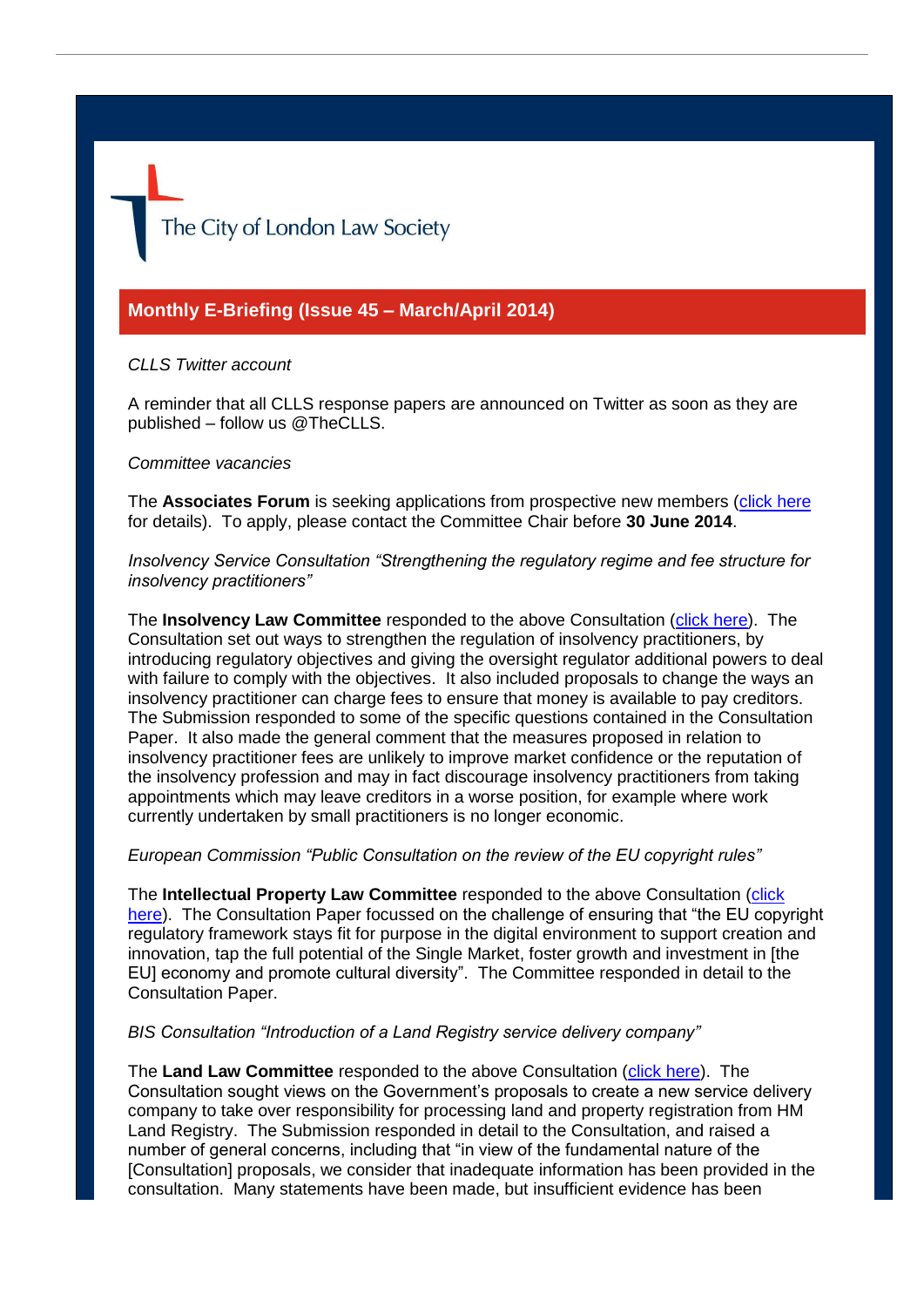provided to support the statements."

*Land Law Committee's Insurance Provisions for a Rack Rent Lease of Commercial Property – March 2014*

The Committee also produced the above document, which was published on the CLLS website in late March [\(click here\)](http://www.citysolicitors.org.uk/attachments/article/114/CLLS%20Land%20Law%20committee%20Insurance%20Provisions_CLEANED.pdf).

## *CJC's Call for Evidence on the impact of the 'Jackson reforms' on costs and case management*

The **Litigation Committee** responded to the Civil Justice Council's request for written submissions on the practical impact of the reforms in civil procedure introduced in April 2013 (the "Reforms"). [\(click here\)](http://www.citysolicitors.org.uk/attachments/article/112/20140307%20CLLS%20paper%20for%20CJC%20on%20Jackson%20reforms%2035243-5-114%20v1%201%20(3)%20(final).pdf). The Submission's introduction noted: "The Committee is highly concerned about the impact of [the reforms in civil procedure introduced in April 2013 ("the Reforms")] on the conduct of commercial litigation in England and Wales. In particular, the Committee considers that the Reforms have increased the cost of litigation, that the Reforms have not improved the efficiency of litigation or the proportionality of litigation costs, that the Reforms have engendered an unduly formalistic approach to compliance, and that there remain major ambiguities in the interpretation and application of the Reforms. Indeed, the Committee is concerned that the Reforms may have an adverse effect on the international perception of litigation in England."

## *SRA Consultation on "Proposed changes to the registered European lawyer regime"*

The **PR&RC** responded to the above Consultation [\(click here\)](http://www.citysolicitors.org.uk/attachments/article/108/Proposed%20Changes%20in%20Registered%20European%20Lawyers%20Regime.pdf). The Consultation was designed to seek views on proposed changes to the application of the SRA Handbook to entities in England and Wales which are controlled by Registered European Lawyers (RELs). As the Consultation Paper stated, "The effect of these changes would be to introduce a choice for REL firms wishing to establish in England and Wales of:

- whether they wanted to seek authorisation as an SRA authorised body and become subject to the full rights and obligations of the SRA Handbook; or
- pursue the activities of their law firm practice in England and Wales through an unauthorised entity."

The Submission responded to the specific Consultation questions.

## *Memorandum: "EMIR: reporting of derivatives transactions and corporate transactions"*

The **Regulatory Law Committee** recently published the above Memorandum [\(click here\)](http://www.citysolicitors.org.uk/attachments/article/106/20140314%20CLLS%20Memorandum%20on%20EMIR%20-%20reporting%20of%20derivatives%20transactions%20and%20corporate%20transactions%20(final).pdf). The memorandum concerns the potential legal uncertainties which may arise as to the application of the European Market Infrastructure Regulation ("EMIR") – and specifically its reporting requirements - to ordinary corporate transactions and arrangements (e.g. between companies and their shareholders, when capital raising, with share scheme arrangements for employees).

## *PRA Consultation Paper "CP2/14: The PRA Rulebook".*

The Committee also responded to the above Consultation [\(click here\)](http://www.citysolicitors.org.uk/attachments/article/106/PRA%20Rulebook%20CP214.pdf). The Consultation Paper set out proposals to redraft certain modules of the Prudential Regulation Authority's ("PRA") Handbook. The scope of the response was limited to the Committee's views on the proposed PRA Fundamental Rules ("FRs"). (Chapter 3 of the Consultation Paper set out the PRA's proposal to replace the six Principles for Business (the "Principles") inherited from the FSA with the FRs.) In addition to its detailed observations on the proposed FRs, the Submission also noted that, as a general observation, the Committee considered that the proposed changes to the Principles are unnecessary and risk causing legal confusion